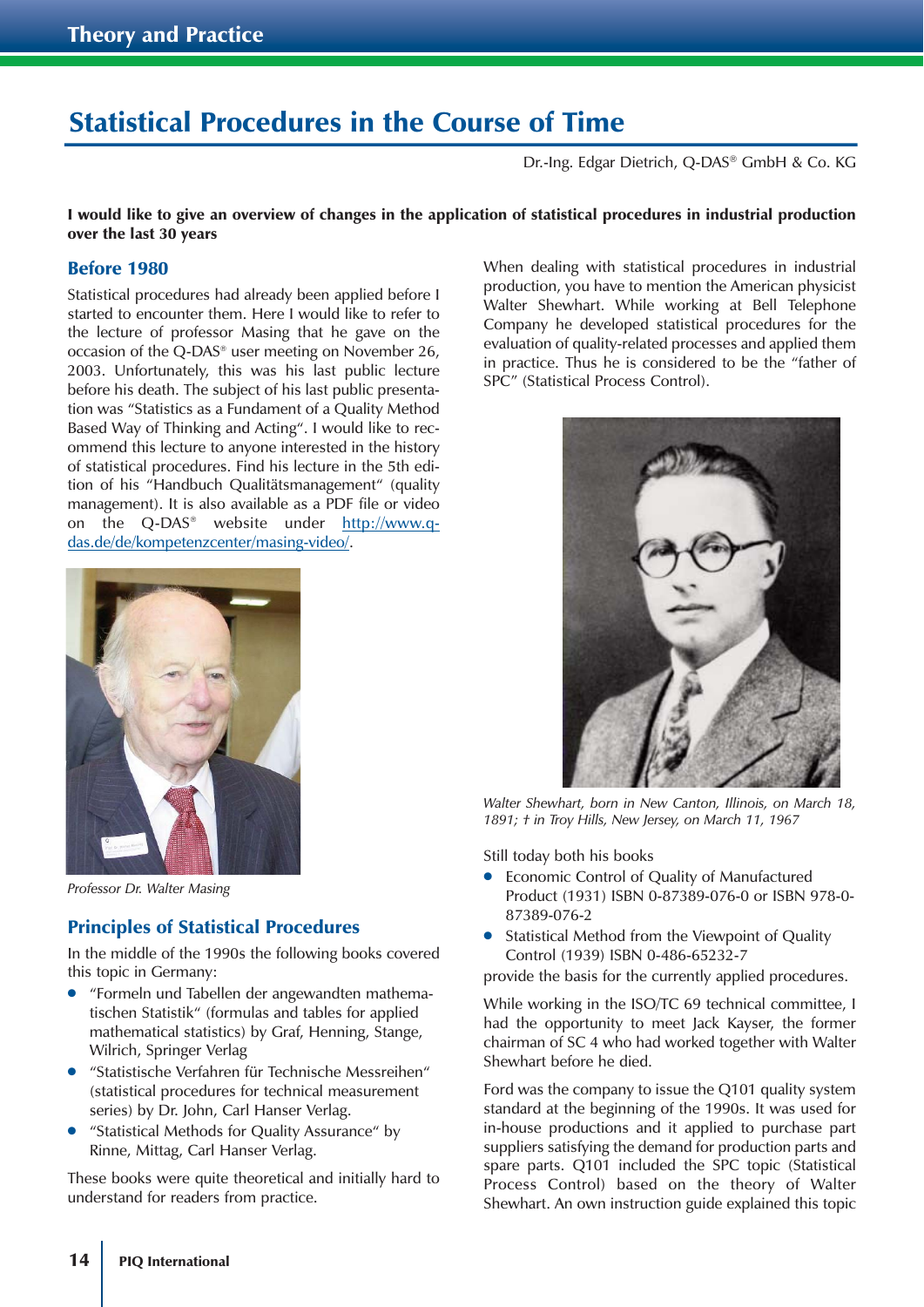in detail. Supplementary guidelines such as "Statistical Process Control for Dimensionless Materials" or "Basic Statistics Using SAS" were accompanying documents with which the suppliers of the Ford company had to deal. Audits were used to monitor the extent to which the described procedures were implemented and applied. The application of SPC was a substantial part in the evaluation of suppliers. Ford Europe created an own position in England for the compilation and the continuous development of this standard within their company. In the 1990s, Manfred Martelock held this position.



*Manfred Martelock, formerly Ford Europe*

## In Germany

German statisticians initially challenged SPC and its corresponding statistical procedures more strongly than in the USA. They mainly stuck to the following philosophy: "You have to adjust processes in a way that they are normally distributed and that they indicate their stability in the Shewhart quality control chart." Deviations were impermissible or had to be an absolute exception. However, this is often unrealistic or not feasible at all for various reasons. If you implement the specified procedures exactly, record the values of the characteristics by means of a measurement system, calculate the described statistics and compare them to the specified limits without questioning whether your results agree with reality, these results might lead to serious misinterpretations.

Many German companies compared their results gained according to the philosophy mentioned above with reality and had to find out that there was no agreement. As an example, they performed a 100% inspection and calculated a capability index of 1,39, but in reality they had a proportion of rejects that amounted to 10% of their production. Vice versa, they actually had a proportion of rejects that amounted to 0% of the production in a 100% inspection, but they calculated a capability index of 0,9. The discrepancy between calculated results and reality was obvious and unacceptable, so this problem caused many debates on e.g.:

- Which probability distribution does apply?
- How do we handle one-sided characteristics?
- Do the stability criteria of the Shewhart control chart also apply to not normally distributed measured values?
- Which formula is applicable in order to calculate the capability indices?
- Which limits are suitable for which characteristics?
- $_{\text{e}^{\dagger}C}$

Since there was no answer to these questions but the suppliers were still obliged to implement SPC, they often just selected characteristics that could be shown to the customer without feeling bad about it. For this reason, the term "SPC" unfortunately became known as a "Show Program for Customers".

# DGQ Sets the Course for Statistics in Germany

The German Society for Quality (DGQ e.V.) in Frankfurt strongly influenced the topic of statistics in Germany. In the 1990s, the DGQ offered the QII training, a fourweek training about various statistical subjects (statistical basics, test procedures, sample systems, quality control charts and probability distribution). Rainer Franzkowski, who unfortunately died too young, was responsible for the contents of this training.



*Edgar Dietrich, Alfred Schulze, Rainer Franzkowski*

In terms of statistics, his approach was the ultimate solution in Germany back then. He also worked a lot in the field of national and international standardization and he participated in creating several statistical standards. At the end of his QII training, there was an exam and participants got the QII certificate. Anyone who wanted to gain further qualifications attended a oneweek training in order to become an instructor. The advantage of this qualification was a broad knowledge in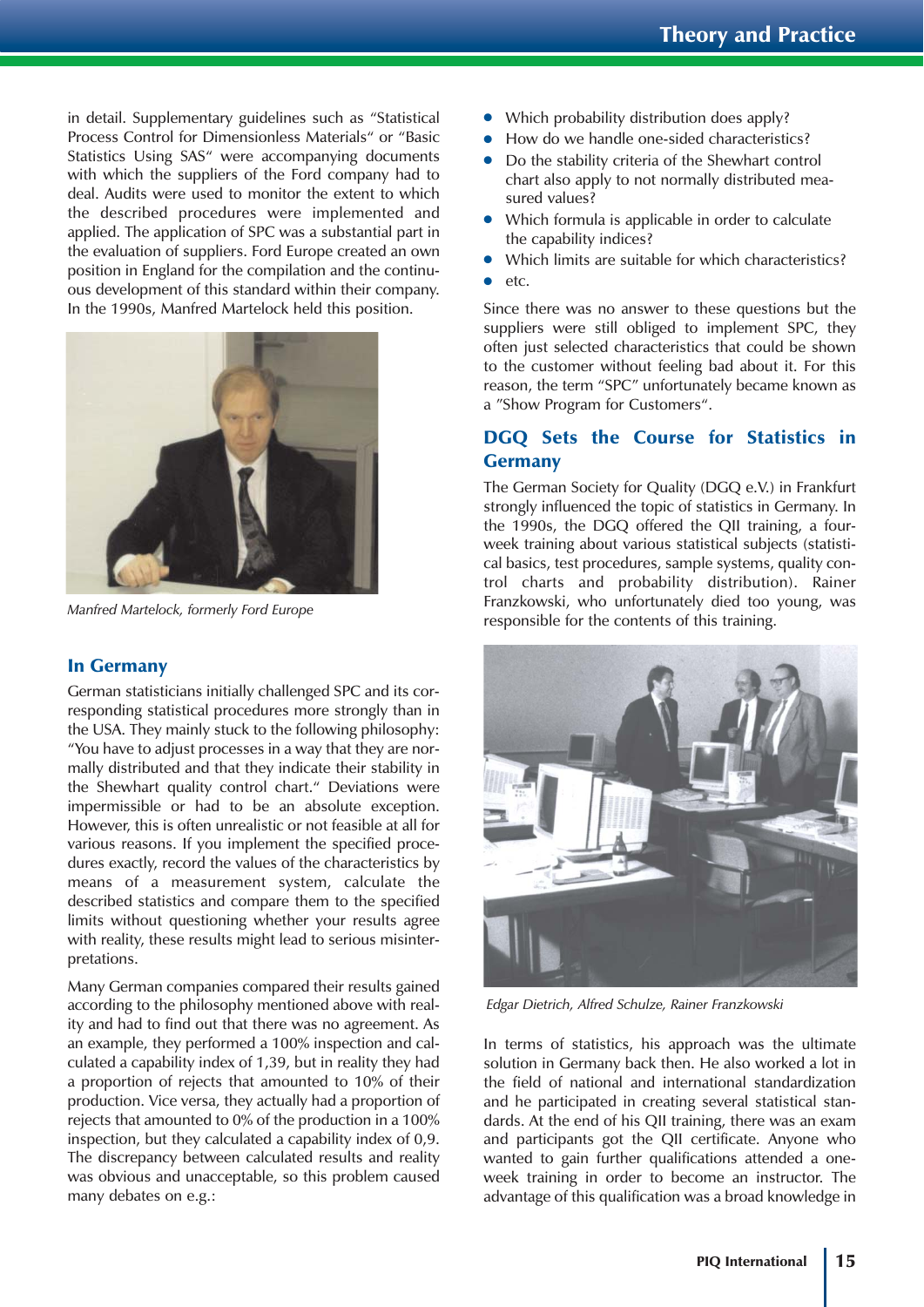statistical procedures; considerably broader than the specifications given in the SPC Manual issued by the Ford company. The correct application of statistical methods provided the answer to the discrepancy between the calculated capability indices and reality as mentioned before. However, a software based on these conclusions has not been available yet.

Even before the foundation of the  $Q$ -DAS<sup>®</sup> company, Alfred Schulze and I created software components based on general statistical basics due to our knowledge from this statistical environment. When our qs-STAT<sup>®</sup> product entered the market in 1989, there were already more than 100 SPC software programs available. These programs were offered by the manufacturers of SPC and CAQ systems and by manufacturers of measuring instruments. This variety was available for reasons of data processing. At that time the DOS operating system was the state of the art. The communication between two different programs as we know it from the Windows environment today was unusual and technologically hard to realize back then. This was the reason why the respective providers were virtually forced to have their own SPC software. The main function of this kind of software was the calculation of capability indices based on a normal distribution and the display of values in a quality control chart according to Shewhart's theory. All of them complied with the guidelines of the Ford company, however, none of them provided any answer or solution to the problems described above.

## Q-DAS® Enters the Market

We offered a wide selection of statistical procedures in qs-STAT®. Consequently, be it machine acceptance or long-term studies of processes, we were able to provide the statistical procedures for the real situation leading to traceable and correct results in practice. Here are two typical examples:

- One-sided characteristics tend to be not normally distributed due to their physical properties (typical examples are form and location parameters and coat thicknesses). Thus you cannot use a normal distribution in order to determine the capability indices. Only unimodal skewed distributions provide realistic capability indices, such as the logarithmic normal distribution, Pearson or the Johnson transformation.
- In case of tools including several cavities, the variation of the parts within a cavity is normally relatively small; however, the location of the respective cavities strongly differs due to manufacturing tolerances. Thus it is not possible to use any Shewhart chart in the classical sense. The same applies to the calculation of capability indices. In order to be able to calculate realistic capability indices in these situations and in order to monitor processes by means of reasonable control limits, Q-DAS® refined the

mixed distribution and the Shewhart charts by means of extended limits.

When we presented our software in seminars and at the plants of our major customers, the participants quickly realized that this tool provided the correct answers to the questions that have not been solved yet. This fact raised the acceptance of the SPC application. During the following years, our conglomerates created more and more guidelines hence including the functionalities offered by Q-DAS.

# Ford Develops Software Test Examples

Even Ford quickly realized that the people's believe in the correctness of everything a computer does - which was quite common these days - was inappropriate for the application of SPC. The SPC systems of various providers available on the market back then could not describe the actual state of a process run correctly and without restrictions. However, the release of the supplementary Ford guideline "Process Capability Studies" provided the basis for calculating significant and correct capability indices even in case of not normally distributed process results. Together with the Ford test examples, which had been developed by the Q-DAS® company and Mr. Martelock in his position for Ford Europe quality methods, it became easy to evaluate whether SPC systems were qualified for the intended purpose.

The test examples are datasets describing different process types or process situations. By loading the published test data into the evaluation software you want to test, you just have to compare the numerical and graphical results in order to verify the qualification of the evaluation software. Since Q-DAS® helped to develop these test examples, the use of these examples increased the Q-DAS® brand awareness in Europe by leaps and bounds. All producers of SPC systems now had to provide evidence that they implemented the test examples correctly. For the calculation of capability indices in case of Ford purchased parts, neither Ford nor their suppliers accepted software producers who were not able to prove that they passed the test. Correct calculation results, significant graphical displays and, of course, a user-friendly handling laid the foundation to extend the newly attained qs-STAT brand awareness even further through excellent performance.

# Hartmut M.W. Nowack Provides the Evidence

Since 1998, Hartmut M.W. Nowack of the Mercedes Car Group has been in charge of a representative study including more than 1000 different process situations. He obtained the respective files from different companies and from different applications. The detailed analysis and evaluation of the files showed what our gut feeling already indicated: Only 2% of the processes are nor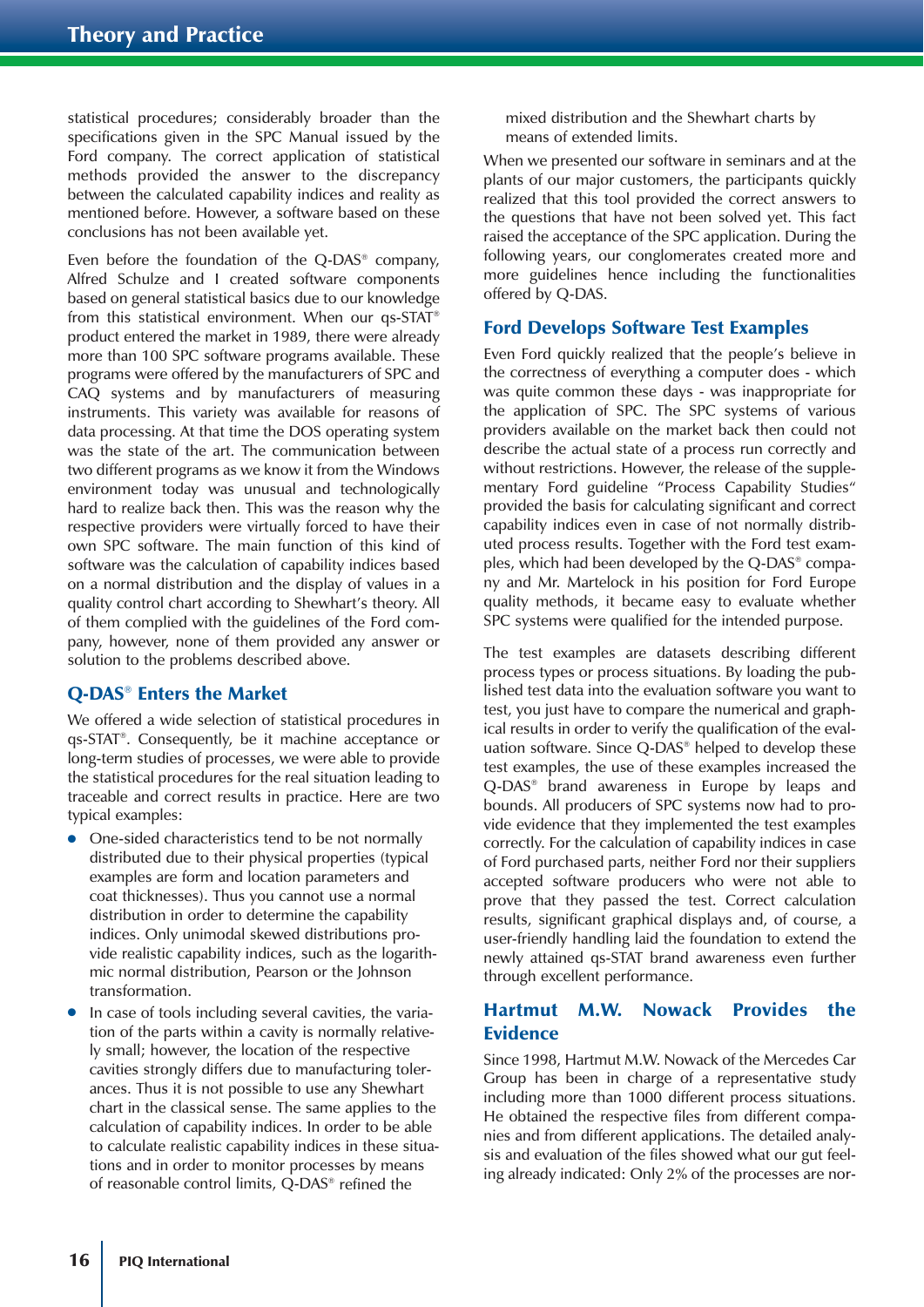mally distributed and stable according to Shewhart quality control charts.

Due to the tools and statistical procedures of Q-DAS® implemented in qs-STAT® we were able to describe and evaluate the major part of all processes correctly. The results we gained were the quality capability indices  $C_p$  and  $C_{pk}$  as well as  $P_p$  and Ppk that were close to reality. The relation between theory and practice became comprehensible.



*Hartmut M.W. Nowack*

# Uniform Data Format Leads to the Efficiency of SPC

At the beginning of the 1990s, computer systems changed from DOS to Windows. This was a big challenge for many software houses since the Windows operating system demanded different developments from software engineers than DOS had done. In addition, Windows provided the option to start and run several programs at the same time. Since many producers of SPC systems did not want to make the effort to port their software from DOS to Windows and since the qs-STAT® brand awareness continued to rise, many producers decided to cooperate with Q-DAS®. Instead of developing their own software, they recommended qs-STAT® as a software package for statistical evaluations to their customers or even integrated qs-STAT® into their own software.

The communication between the third-party system and qs-STAT is based on the Q-DAS® ASCII transfer format that was initially developed by Q-DAS® together with conglomerates such as the Mercedes Car Group or Ford. Today this data format is an international standard for the exchange of quality information. Several companies have made this format their standard and still maintain this standard. Today this data format is referred to as AQDEF (Advanced Quality Data Exchange Format). Please find more information about this format on www.q-das.de in the "Service" section under "Data format".

#### Q101 Becomes QS-9000

In 1994, the so-called "Big Three" (Chrysler, Ford and General Motors) published the Quality System Requirements QS-9000 standard in the USA. These requirements only included the application of SPC and MSA since the implementation of these procedures was already described in the reference manuals

"Fundamental Statistical Process Control" and "Measurement System Analysis". Particularly the SPC Manual was widely based on the Ford SPC standard. The MSA Reference Manual was a newly created standard which was considerably more comprehensive than the MSA guidelines of the Ford Company. After the release of QS-9000 at the end of the last century, suddenly all suppliers of Chrysler, Ford and General Motors were forced to arrange their quality management system accordingly and to meet the demands specified in the SPC and MSA manuals.

# Q-DAS® Automates Evaluations

Q-DAS® met the described requirements in qs-STAT® (for SPC) and in solara (for MSA); moreover, we provided further helpful statistical functionalities. A distinctive characteristic was the automated evaluation. Q-DAS® combined and linked different statistical procedures in a way that made it possible to automatically determine the suitable distribution model and the appropriate quality control chart including the reasonable formulas for the calculation of quality capability indices only by analyzing the dataset. This raised the acceptance among many users to apply statistical procedures. From now on, you only had to record the data, transfer them to qs-STAT®, evaluate them automatically and eventually display the results. As a result, the only task left to the user is to interpret the results without knowing in detail the statistical procedures that are hidden behind it. Since Q-DAS® already provided their software in more than 15 languages at the end of the 20th century, we already set the stage for the international distribution of our software.

## ISO/TS 16949 Develops

At that time, the suppliers of the automotive industry did not only have to deal with QS-9000 but also had to satisfy the requirements of national associations, such as VDA 6 in Germany, the CNOMO standard in France or the specifications of the ANFIA in Italy. Suppliers had to accept the challenge to meet the quality requirements of the respective customer. For this reason, a Task Force of the automotive industry developed ISO/TS 16949 which was referred to as "Quality Management Systems – Particular Requirements for the Application of ISO 9001 for Automotive Products and Relevant Service Part Organizations".

Nowadays, this technical specification is obligatory for any supplier in the automotive industry and must be implemented in each company. ISO/TS 16949 combines different existing quality management system requirements (mainly of the North American and European automotive industry). The SPC and MSA requirements contained in ISO/TS 16949 are broadly defined. For this purpose, the VDA 6 catalog was created for German automakers. Possible statistical procedures are assem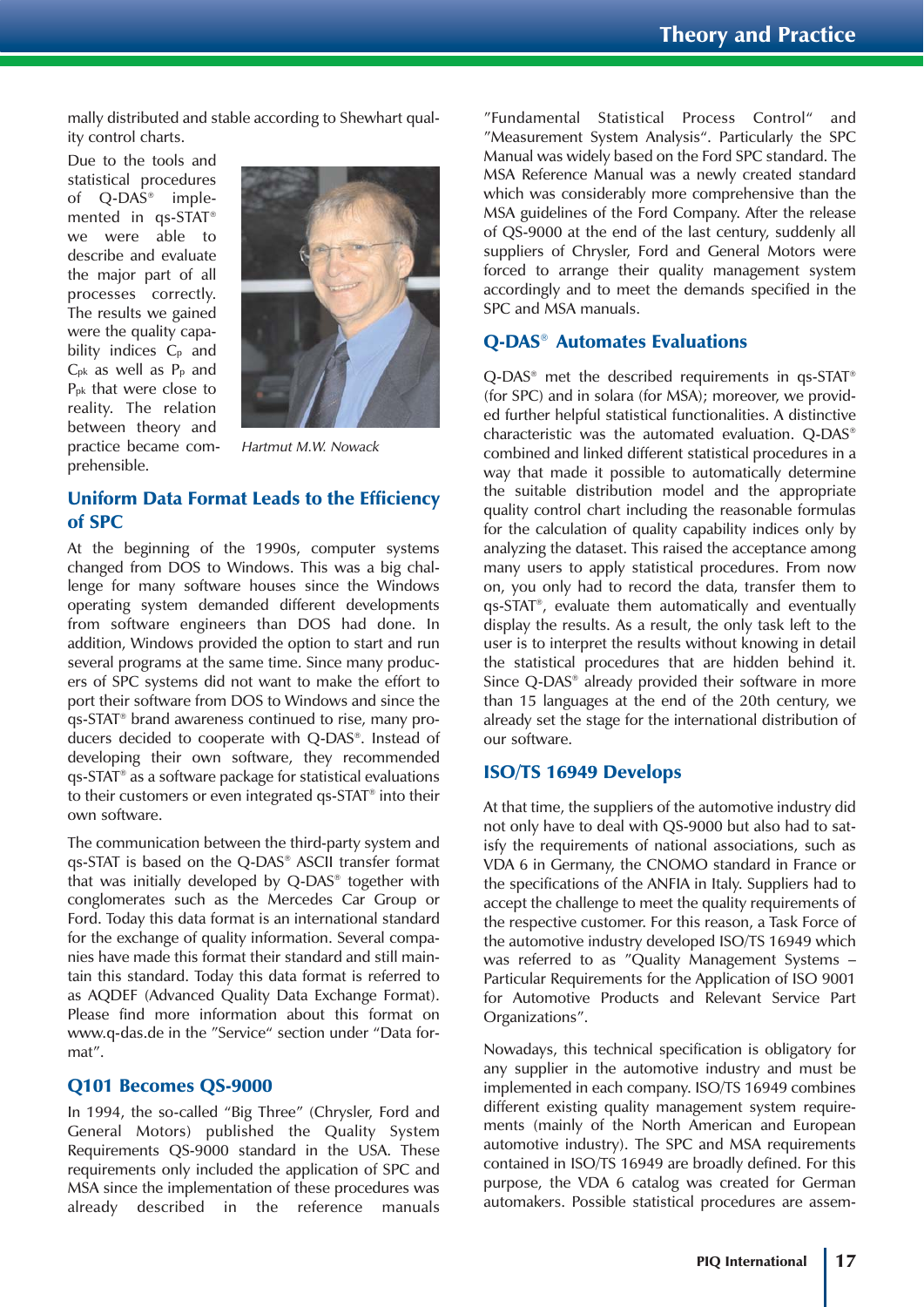bled in ISO/TS 10017. However, it is required that these instruments are used. You will have to provide evidence thereof in a system audit. ISO/TS 16949 leaves the reference manuals used in each individual case up to the respective applicant. You might either user the company guidelines of conglomerates or the SPC Manual of the AIAG. In case of the German automotive manufacturers, the VDA Volume 4 and the VDA Volume 5 or the 4th edition of the MSA are used for capability analyses of measurement processes.

# The Ups and Downs of Statistical Procedures

Statistical procedures certainly had their high point during the introduction of SPC at the beginning of the 1990s. The number of participants who attended QII training (see annual report of the DGQ) is a good example to prove this fact. However, the more companies dealt with the implementation of their quality management system based on ISO 9001 or later ISO/TS 16949 or QS-9000, VDA 6 etc. during the time in between, the more the meaning of statistical procedures faded into the background. People thought that sufficient preventive action is enough to control processes in a way that all quality requirements are met. However, this proved to be a mistake.

Systematic improvement of products and processes came to the fore more and more.

For this reason and particularly because of the introduction of Six Sigma at the end of the 20th century, statistical procedures gained in importance again, i.e. people started to focus on the real process again. By realizing projects based on the DMAIC 5-step approach (define / measure / analyze / improve / control), the classical methods like SPC and MSA were applied more frequently again. The improve step additionally contained the design of experiments subject including test planning, regression analyses and analyses of variance. In addition to the DMAIC approach in order to improve



existing processes by means of projects, the DFSS topic (Design for Six Sigma) for the development of new products and processes has been put forward over time. Even this methodology required statistical procedures

## National/International Standardization of Statistical Procedures

At ISO, the Task Committee TC 69 is responsible for standards on statistical topics. The corresponding mirror committee at DIN (German Institute Standardization) is the NA 147-00-02 AA committee (known as NQSZ 2). The ISO/TR 13425 technical report describes all statistical procedures with which TC 69 deals. Find an overview of those standards on www.qdas.de under "Competence Center Statistics" – "Norms and Guidelines". I would also like to mention the ISO/TR 13007 technical report. It explains a total of 12 typical statistical procedures in short. Moreover, it illustrates typical applications and points out the limits of these procedures. In terms of SPC and MSA, standards were only created during the last 10 years. With the exception of two standards about quality control charts (Shewhart control charts and acceptance control charts), there were hardly any activities referring to this application area in the field of international standardization. Furthermore, it takes a long time to create an international standard. A standard that takes only two to three years to be released are considered to be a very quick development.

In the meantime, several series of standards have been developed covering topics such as QM systems, SPC, MSA and Six Sigma:

- ISO 7880 et sq. about quality control charts
- ISO 14253 et sq. about machine and process capability
- Part 7 about measurement process capability analyses
- ISO 13053 et sq. about Six Sigma.

#### Statistical Procedures in the Future

Due to the software packages available today, users have to expect a black box in terms of statistical procedures. Users are responsible for recording and exchanging data by means of this black box. The black box can be configured in a way that it adapts to the respective corporate requirements taken from guidelines and that it makes evaluations based on these specifications. The main benefit for users is that they are able to create the desired statistics, to interpret the statistics, in particular, and to take corrective action, if required. This applies to the SPC subject area (primarily quality control charts and capability indices) and to the MSA Measurement System Analysis subject area when purchasing new measuring instruments and in continuous inspections while using the measurement systems. The application of a validated software is indispensable since the valida